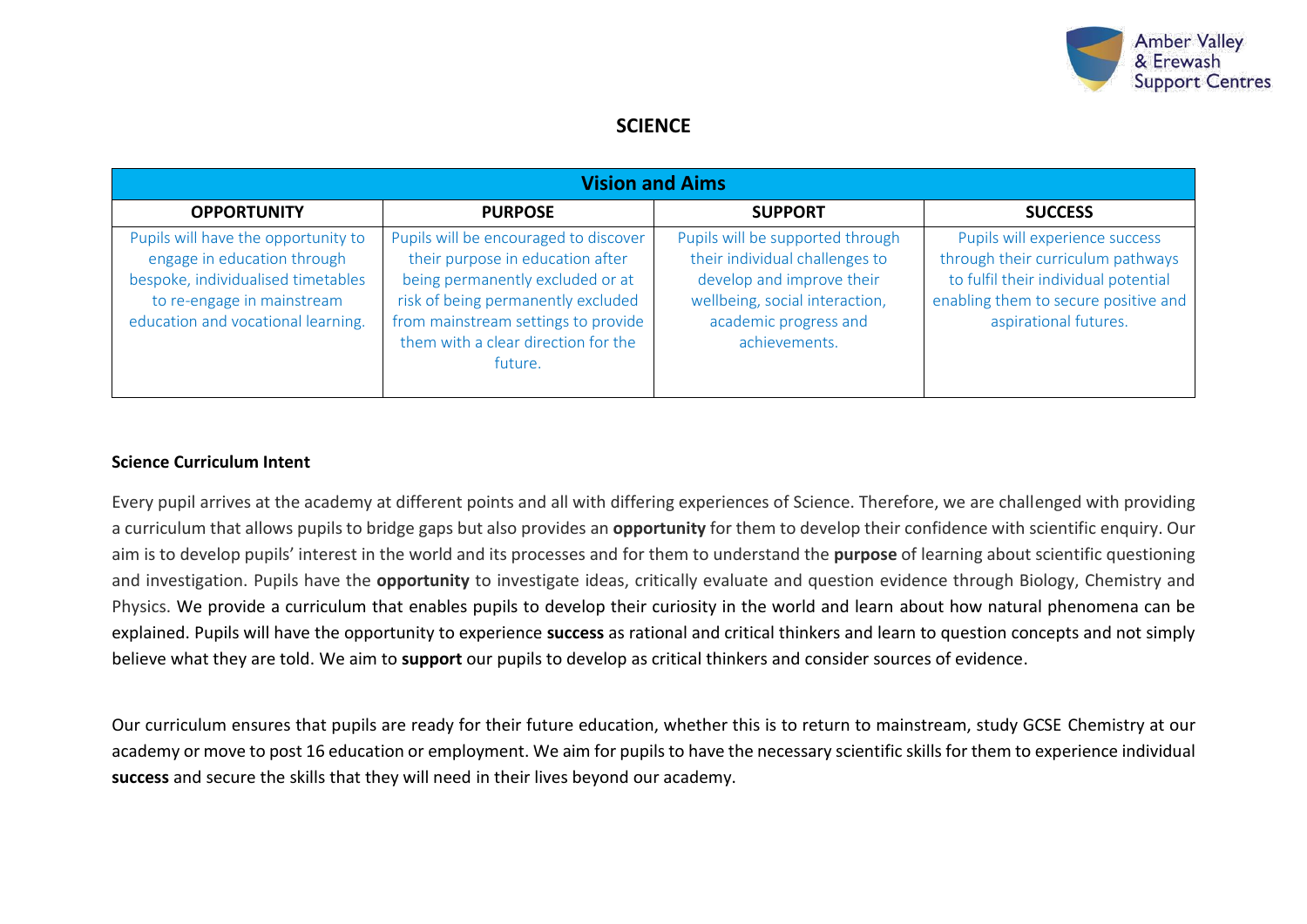

Our intent enables pupils to:

- Develop their knowledge and curiosity of the natural, physical and human world around them;
- Become confident to question evidence;
- Develop their analytical and critical thinking skills;
- Learn about the role that scientific enquiry plays in the wider world;
- Relate their scientific knowledge to its uses in society and in the future.

### **Content**

Science content is shared in the long -term curriculum plans below. Content is divided into 6 academic terms for pupils who are site based with a 3 yearly rotation of topics. Curriculum content is taken from elements of the National Curriculum or the qualification being studied.

### **Implementation**

Delivery of Science occurs via small site- based classes. This allows pupils to learn in an appropriate environment and positively promotes engagement in learning. We encourage learning with flexible and bespoke **support** strategies identified per individual pupil in their 'pupil information pack'. The sequencing of Science ensures that content is taught in a logical order so that pupils build on knowledge and skill. The curriculum is designed to allow for revisiting of content and transfer of knowledge into subsequent topics. This allows pupils to embed knowledge and skills and use these within other subjects to enhance learning and experience **success**. When pupils transition between our academy sites they are able to transfer their Science skills and apply these.

At KS4, Science is delivered via the GCSE Chemistry Single Science qualification at Sawley. Chemistry is delivered to allow pupils to experience the practical elements in a science lab and engage pupils through kinaesthetic activities. We aim for all pupils that are studying Science to make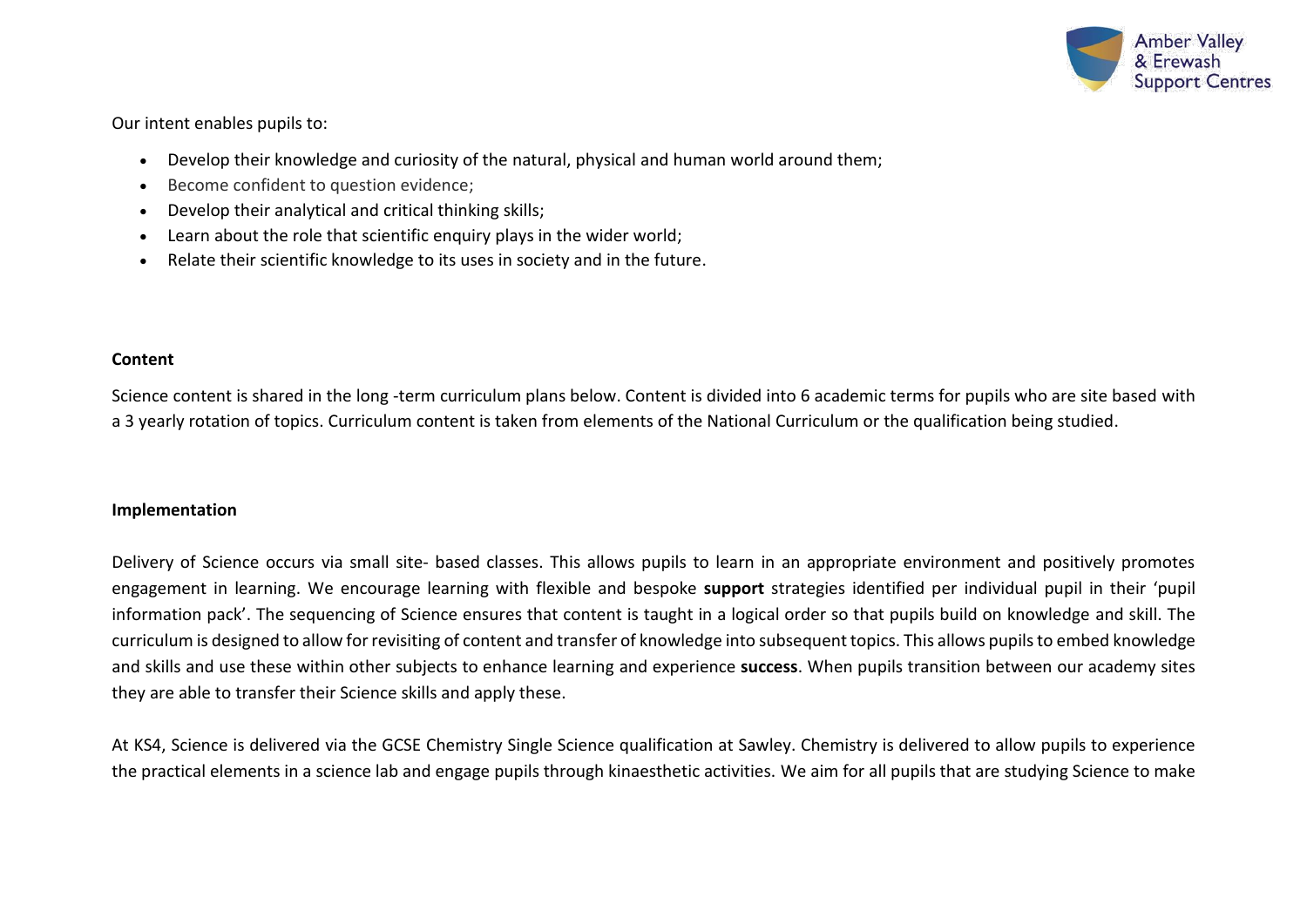

maximum progress whilst with our academy. KS4 APT pupil's study towards vocational qualifications rather than a Science qualification, however many scientific skills are used within their varied qualifications.

#### **Assessment**

All pupils in KS2 and 3 are assessed for progression in accordance with the whole academy bespoke assessment and tracking 14 Step Scale. All pupils will have a baseline and target set using the Science 14 Step Scales, regardless of site, age, ability or qualification being studied. This enables our academy to track progress in Biology, Chemistry and Physics and enables them to achieve individual **success** regardless of their starting point. This allows pupils to develop their confidence and self- esteem. Pupils are able to move between our academy sites if appropriate and we can continue to track knowledge and skill development through the 14 Step Tracking Scale. KS4 pupils working towards GCSE Chemistry will be assessed for progress against the Chemistry 14 Step Scale and also the GCSE Chemistry specification.

Use of the 14 Step Scale ensures that all pupils are set appropriate targets and work can be differentiated accordingly. Assessments are used as appropriate to each site to evidence progress towards targets. Pupils are continually assessed on their grasp of content covered and outcomes are set each lesson to support or extend their understanding. Formative teacher assessment will take place during each Science lesson through a variety of methods such as plenaries, quizzes, starters, discussions and self/peer assessments.

Summative assessments at the end of topics will be completed for all pupils not working towards formal qualifications. Summative assessment for KS4 pupils will be their formal exam result. KS4 pupils' working towards a Science qualification will complete mock exams which generate information in order to track their progress. Their performance is analysed and used to inform interventions required in preparation for their exam.

### **Impact**

We aim for pupils to experience individual **success** in Science through individual target setting, bespoke **support** strategies and use of high expectations. Pupils are encouraged to make maximum progress whilst on roll with short term and long -term target setting. Aspirational targets are also set. Pupils will be encouraged to work towards the next level qualification where time allows. Some pupils on are roll for very short periods such as 10 weeks.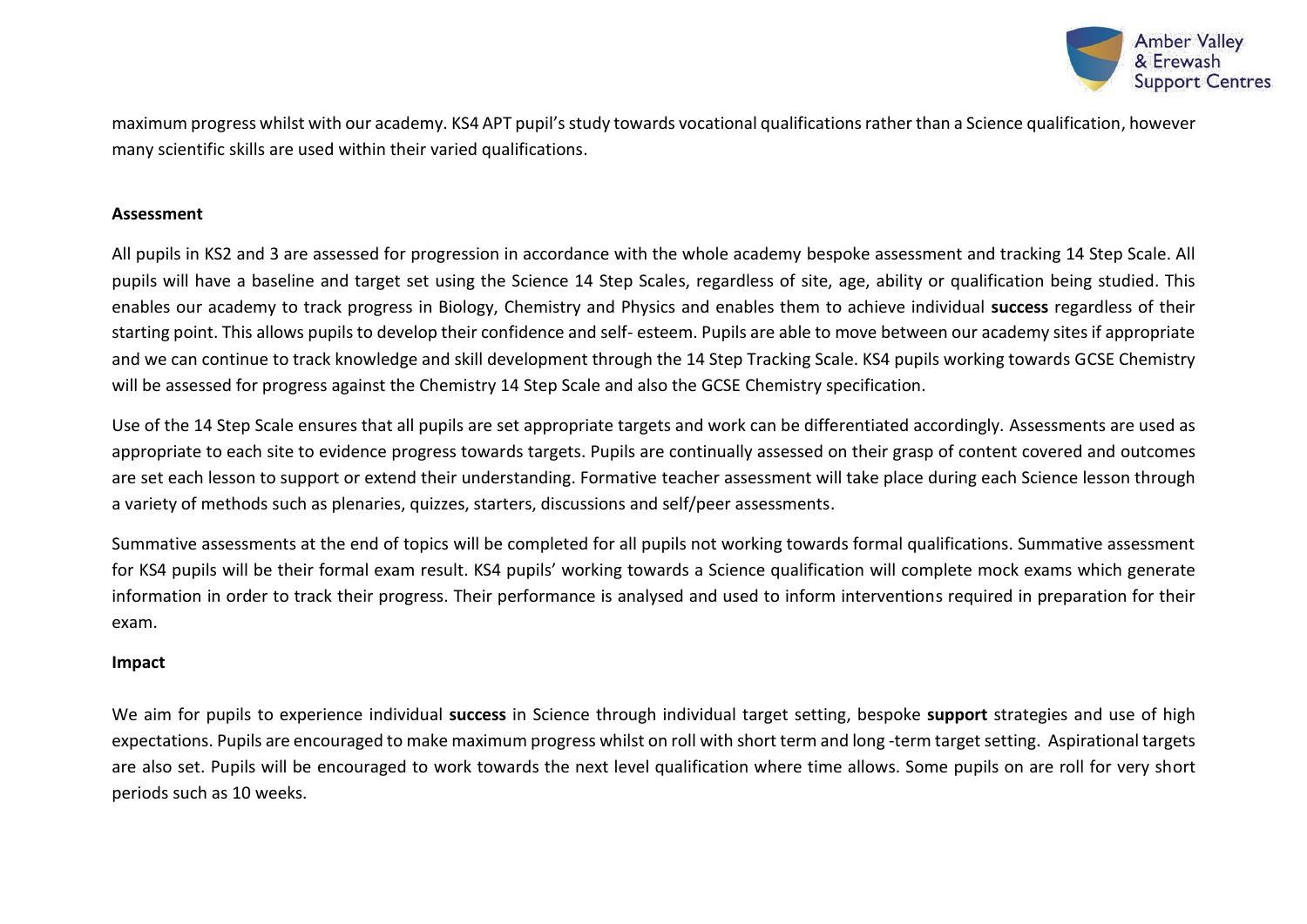

Scientific skills developed are able to be transferred successfully to our vocational qualifications offered through our Alternative Provision commissioning process. Qualifications such as Digital Media will require pupils to use their scientific skills such as being able to analyse the development of concepts, question sources of evidence and evaluate their work. Pupils engaging in animal care and sport provisions will utilise their knowledge of biological processes. Pupils at catering will utilise their knowledge of chemical reactions, food storage, bacteria, hygiene and digestion. Pupils engaging in motor vehicle will incorporate their physics knowledge around pressure, particles, speed and friction.

### **Career links with the Science Curriculum**

The Science long-term plans have a careers focus for each term which links the topic to related Science based careers (see below). Throughout the curriculum, there are opportunities to link Scientific skills to 'real life' applications and build foundations for the next step. Teachers discuss what careers are available involving a particular subject. Progression pathways, next steps training and post-16 education **opportunities** are identified. Pupils are given opportunities to research career pathways and expand their knowledge of different careers. They are encouraged to be aspirational and are exposed to a wide variety of careers. Careers is delivered by both teachers and teaching assistants and is also embedded in the timetabled curriculum at each academy site.

| <b>SCIENCE QUALIFICATION PATHWAYS</b> |               |               |               |                                     |                                     |  |
|---------------------------------------|---------------|---------------|---------------|-------------------------------------|-------------------------------------|--|
|                                       | Entry Level 1 | Entry Level 2 | Entry Level 3 | Level 1                             | Level 2                             |  |
| Sawley site                           |               |               |               | <b>GCSE Chemistry</b><br>grades 1-3 | <b>GCSE Chemistry</b><br>grades 4-9 |  |

### **Additional Information**

**Chemistry Delivery from after Easter 2021**

• Initial pre-knowledge chemistry paper for all pupils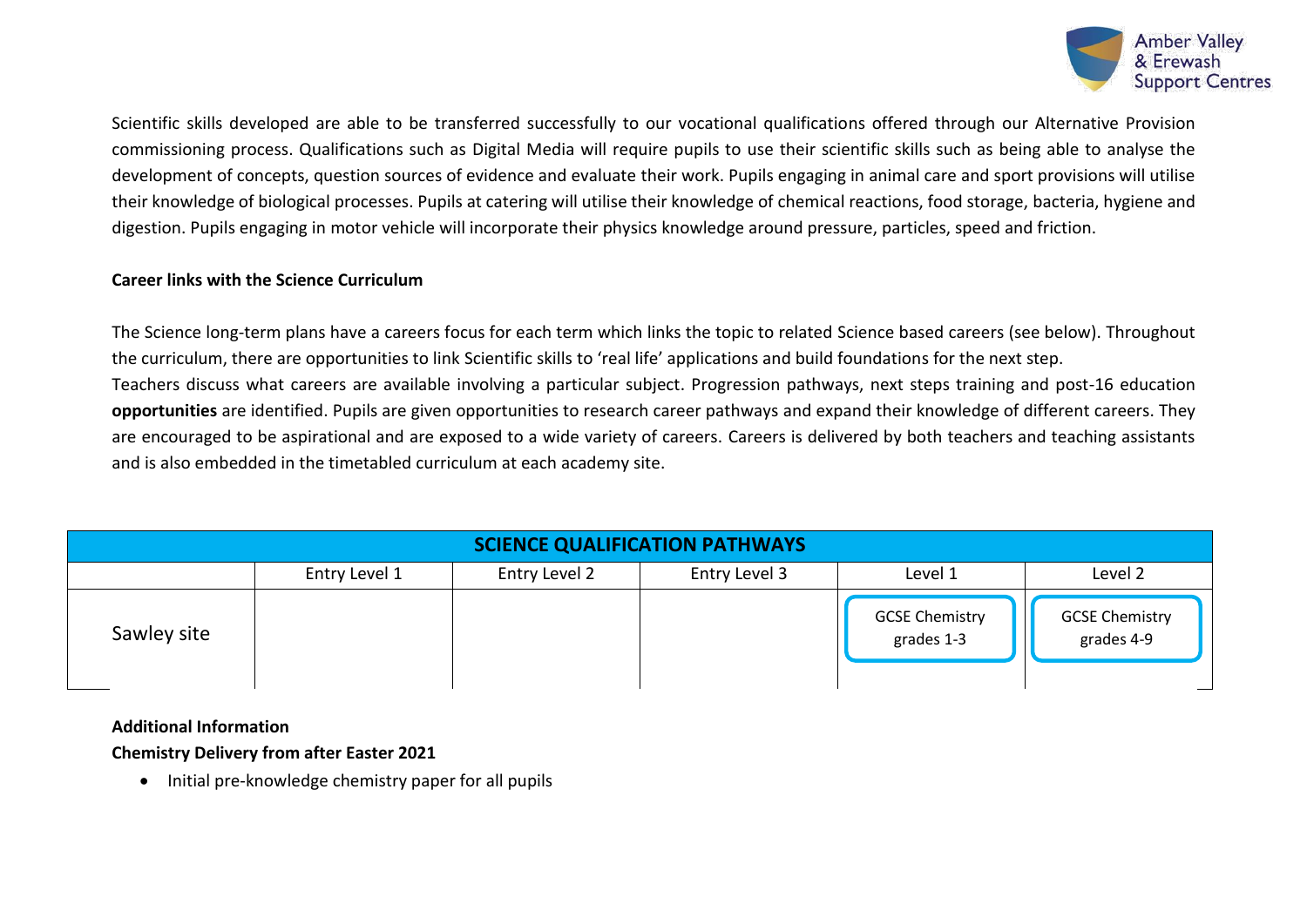

- Results indicated very limited chemistry knowledge and scientific skill application from all pupils
- KS3 science gaps needed to be filled in chemistry alongside delivery of the more engaging GCSE content (that the pupils could access)
- Term 5 content included: Initial testing Naming lab. equipment / using lab equipment/ Practical skills-measuring with precision/ H&S/ Separation techniques: filtration/evaporation/ chromatography/ states of matter (KS3)/ elements/ compounds/ mixtures (KS3) /Purity/ The Periodic Table (KS3)/ chemical reactions (KS3) All pupils that took a mini re-test improved their scores in these areas.
- Term 6 content included:

The Periodic Table (KS4) elements, compounds, mixtures (KS4), The structure of the atom, The development of the atom, Electron configuration, Group 1 Metals, Group 7 The Halogens, Transition Metals,

| Autumn 1                 | <b>Autumn 2</b>        | Spring 1                | <b>Spring 2</b>           | Summer 1                | <b>Summer 2</b>         |
|--------------------------|------------------------|-------------------------|---------------------------|-------------------------|-------------------------|
| KS <sub>2</sub>          | KS <sub>2</sub>        | KS <sub>2</sub>         | KS <sub>2</sub>           | KS2                     | KS <sub>2</sub>         |
| <b>Animals including</b> | <b>Plants</b>          | <b>Rocks and Soils</b>  | <b>Forces and Magnets</b> | <b>STEM Thinking</b>    | Light                   |
| <b>Humans</b>            | Identify parts of      | Compare and group       | Compare how things        | <b>Scientifically</b>   | Recognise that they     |
| Grouping animals         | plants and their       | different kinds of      | move on different         | Create and conduct      | need light in order to  |
| with and without         | functions including    | rocks and soils;        | surfaces; notice that     | an investigation with   | see things and that     |
| skeletons; function of   | flowering plans and    | understand how          | some forces need          | a focus on making       | dark is the absence of  |
| muscles; describe the    | the part they play in  | fossils are formed      | contact between 2         | predictions and         | light; understand       |
| ways in which            | the life cycle         |                         | objects; understand       | asking questions        | reflection, and how     |
| nutrients and water      |                        | <b>KS3</b>              | magnetic forces and       |                         | shadows are formed.     |
| are transported          | KS3                    | Space                   | the poles; how            | KS3                     | Understand the          |
| within animals,          | <b>Cell structures</b> | gravity force and       | magnets attract or        | <b>Metals and Acids</b> | dangers of sunlight;    |
| including humans         | Cells as the           | equations; gravity      | repel each other and      | The order of metals     | Recognise that light    |
|                          | fundamental unit of    | forces between Earth    | attract some              | and carbon in the       | appears to travel in    |
| KS3                      | living organisms;      | and Moon, and           | materials and not         | reactivity series;      | straight lines; explain |
| <b>The Human Body</b>    | observe, interpret     | between Earth and       | others; explain           |                         | that objects are seen   |
|                          | and record cell        | sun (qualitative only); | Gravity; identify the     |                         | because they give out   |

## **Science Long Term Plan 2021 - 2022**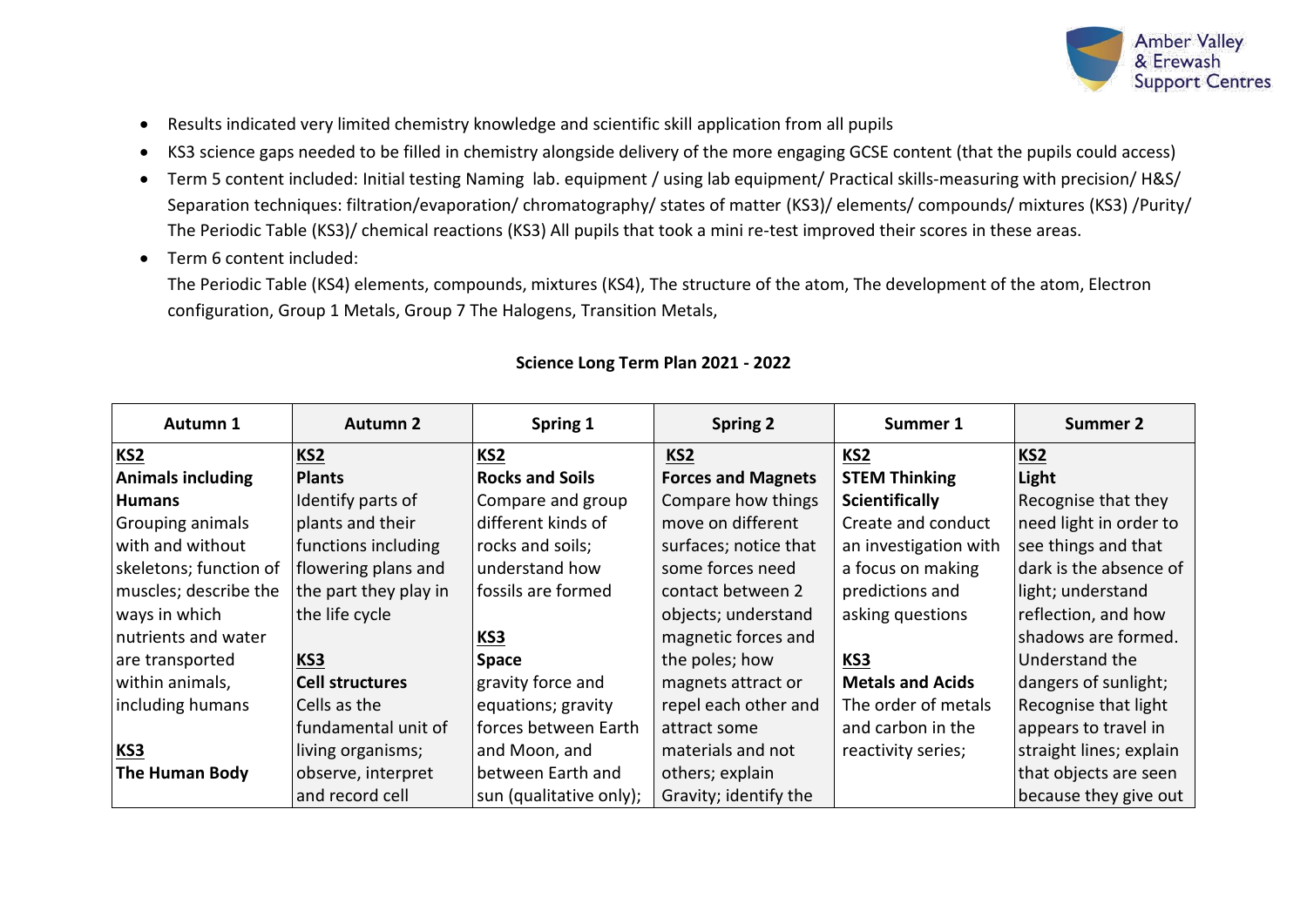

| The structure and         | structure using a light   | our sun as a star;             | effects of air         | the use of carbon in      | or reflect light into   |
|---------------------------|---------------------------|--------------------------------|------------------------|---------------------------|-------------------------|
| functions of the          | microscope the            | stars in our galaxy;           | resistance, water      | obtaining metals          | the eye                 |
| human skeleton, to        | functions of the cell     | other galaxies;                | resistance and         | from metal oxides;        |                         |
| include support,          | wall, cell membrane,      | the seasons and the            | friction               | properties of             | KS3                     |
| protection,               | cytoplasm, nucleus,       | Earth's tilt; day              |                        | ceramics, polymers        | Light                   |
| movement and              | vacuole,                  | length; the light year         | KS3                    | and composites            | The similarities and    |
| making blood cells;       | mitochondria and          | as a unit of                   | <b>Forces</b>          |                           | differences between     |
| Biomechanics; the         | chloroplasts;             | astronomical distance          | Forces as pushes or    | <b>KS4 GCSE Chemistry</b> | light waves and         |
| function of muscles       | similarities and          |                                | pulls; using force     | Chemistry of the          | waves in matter;        |
| and examples of           | differences between       |                                | arrows in diagrams;    | atmosphere                | light waves travelling  |
| antagonistic muscles      | plant and animal          |                                | adding forces in 1     | Evidence for              | through a vacuum;       |
|                           | cells; diffusion; the     |                                | dimension, balanced    | composition and           | speed of light;         |
|                           | hierarchical              |                                | and unbalanced         | evolution of the          | absorption; diffuse     |
|                           | organisation of           |                                | forces; forces         | Earth's atmosphere        | scattering and          |
|                           | multicellular             |                                | associated with        | since its formation       | specular reflection at  |
|                           | organisms; Cell           | <b>KS4 GCSE Chemistry</b>      | deforming objects;     | evidence, and             | a surface; use of ray   |
|                           | Respiration; plants       | <b>Carbon Compounds</b>        | friction between       | uncertainties in          | model to explain        |
|                           | photosynthesis and        | Carbon compounds               | surfaces; resistance   | evidence, for             | imaging in mirrors;     |
|                           | gaining mineral           | as fuels and                   | to motion of air and   | additional                | the pinhole camera;     |
| <b>KS4 GCSE Chemistry</b> | nutrients and water       | feedstock; recognise           | water forces; stretch  | anthropogenic             | the refraction of light |
| <b>Atomic structure</b>   | from the soil via their   | crude oil,                     | and compression;       | causes of climate         | and action of convex    |
| and the periodic          | roots                     | hydrocarbons and               | force-extension linear | change                    | lens in focusing; the   |
| table                     |                           | alkanes formulae:              | relation; Hooke's      | potential effects of,     | human eye;              |
| A simple model of         | <b>KS4 GCSE Chemistry</b> | methane, ethane,               | Law; gravity forces    | and mitigation of,        | light transferring      |
| the atom consisting       | <b>Chemical Changes</b>   | propane, butane;               | acting at a distance   | increased levels of       | energy from source      |
| of the nucleus and        | Determination of          | <b>Fractional Distillation</b> | on Earth and in space, | carbon dioxide and        | to absorber, leading    |
| electrons, relative       | empirical formulae        | and petrochemicals;            | forces between         | methane on the            | to chemical and         |
| atomic mass,              | from the ratio of         | Properties of                  | magnets, and forces    | Earth's climate           | electrical effects;     |
| electronic charge and     | atoms of different        | hydrocarbons;                  | due to static          | common                    | photosensitive          |
| isotopes                  | kinds balanced            | cracking and alkenes;          | electricity; opposing  | atmospheric               | material in the retina  |
|                           |                           |                                |                        |                           |                         |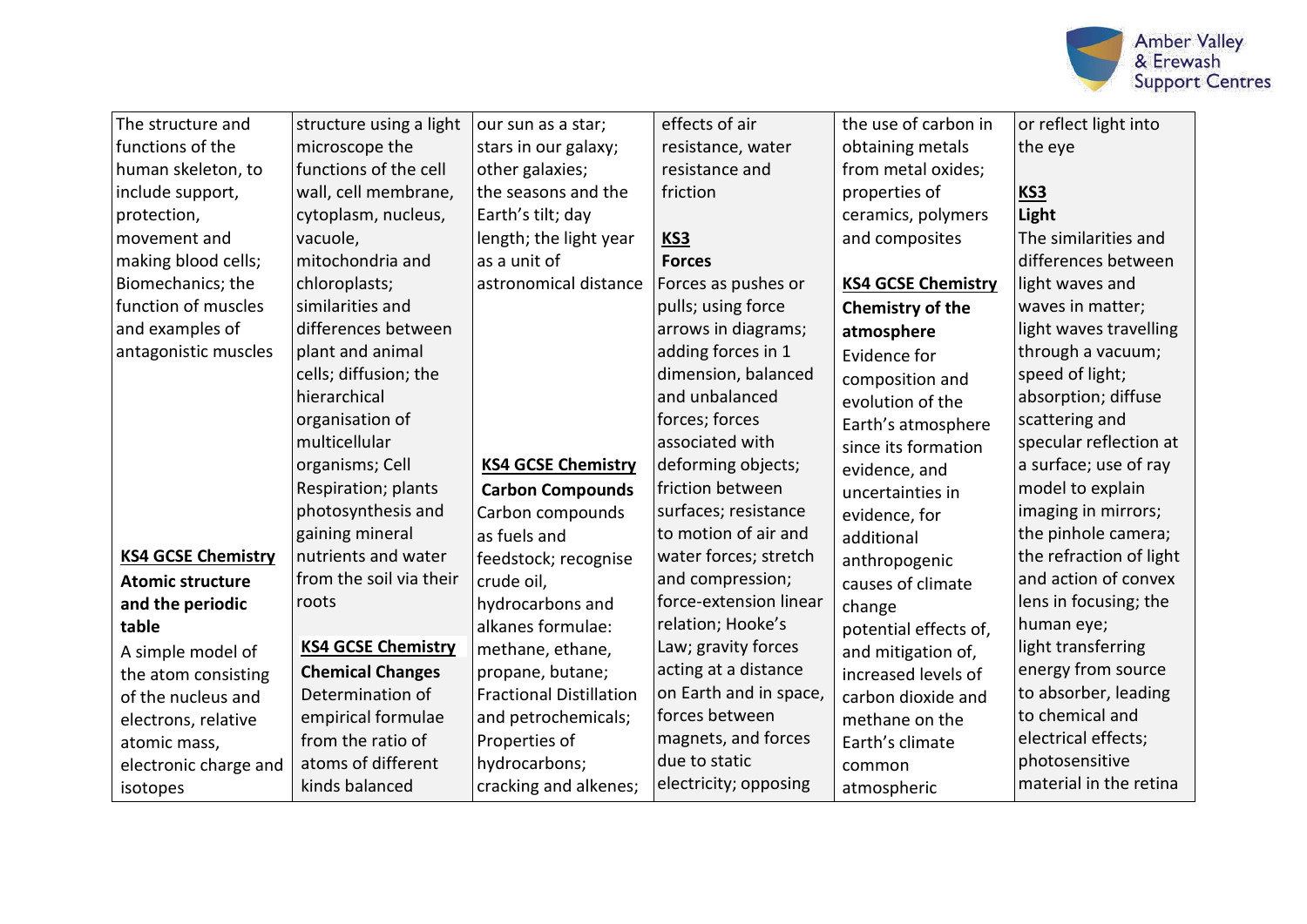

| the number of          | chemical equations,   | <b>Reactions of alkenes</b> | forces and                | pollutants: sulphur    | and in cameras;           |
|------------------------|-----------------------|-----------------------------|---------------------------|------------------------|---------------------------|
| particles in a given   | ionic equations and   | and alcohol: ethene,        | equilibrium               | dioxide, oxides of     | colours and the           |
| mass of a substance    | state symbols         | propene, butene,            |                           | nitrogen, particulates | different frequencies     |
| the modern Periodic    | identification of     | pentene; describe the       | <b>KS4 GCSE Chemistry</b> | and their sources the  | of light, white light     |
| Table, showing         | common gases the      | reactions and               | <b>Carbon Compounds</b>   | Earth's water          | and prisms;               |
| elements arranged in   | chemistry of acids;   | conditions for the          | Fermentation;             | resources and          | differential colour       |
| order of atomic        | reactions with some   | addition of hydrogen,       | recognise alcohol         | obtaining potable      | effects in absorption     |
| number                 | metals and            | water and halogens          | form given formulae;      | water.                 | and diffuse reflection    |
| position of elements   | carbonates pH as a    | to alkenes; draw fully      | Carboxylic acids;         |                        |                           |
| in the Periodic Table  | measure of hydrogen   | displayed structural        | synthetic and             |                        | <b>KS4 GCSE Chemistry</b> |
| in relation to their   | ion concentration     | formulae of the first       | naturally occurring       |                        | <b>Using resources</b>    |
| atomic structure and   | and its numerical     | four members of the         | polymers; addition        |                        | Distinguish between       |
| arrangement of         | scale electrolysis of | alkenes.                    | polymerisation;           |                        | finite and renewable      |
| outer electrons        | molten ionic liquids  |                             | condensation              |                        | resources given           |
| properties and         | and aqueous ionic     |                             | polymerisation;           |                        | appropriate               |
| trends in properties   | solutions reduction   |                             | Amino Acids; DNA.         |                        | information; potable      |
| of elements in the     | and oxidation in      |                             |                           |                        | water and pure            |
| same group             | terms of loss or gain |                             |                           |                        | water; the treatment      |
| characteristic         | of oxygen.            |                             |                           |                        | of ground water and       |
| properties of metals   |                       |                             |                           |                        | salt water; waste         |
| and non-metals         |                       |                             |                           |                        | water treatment;          |
| chemical reactivity of |                       |                             |                           |                        | alternative methods       |
| elements in relation   |                       |                             |                           |                        | of extracting metals;     |
| to their position in   |                       |                             |                           |                        | corrosion and its         |
| the Periodic Table.    |                       |                             |                           |                        | prevention; alloys as     |
|                        |                       |                             |                           |                        | useful materials; The     |
|                        |                       |                             |                           |                        | <b>Haber Process and</b>  |
|                        |                       |                             |                           |                        | the use of NPK            |
|                        |                       |                             |                           |                        | fertilisers.              |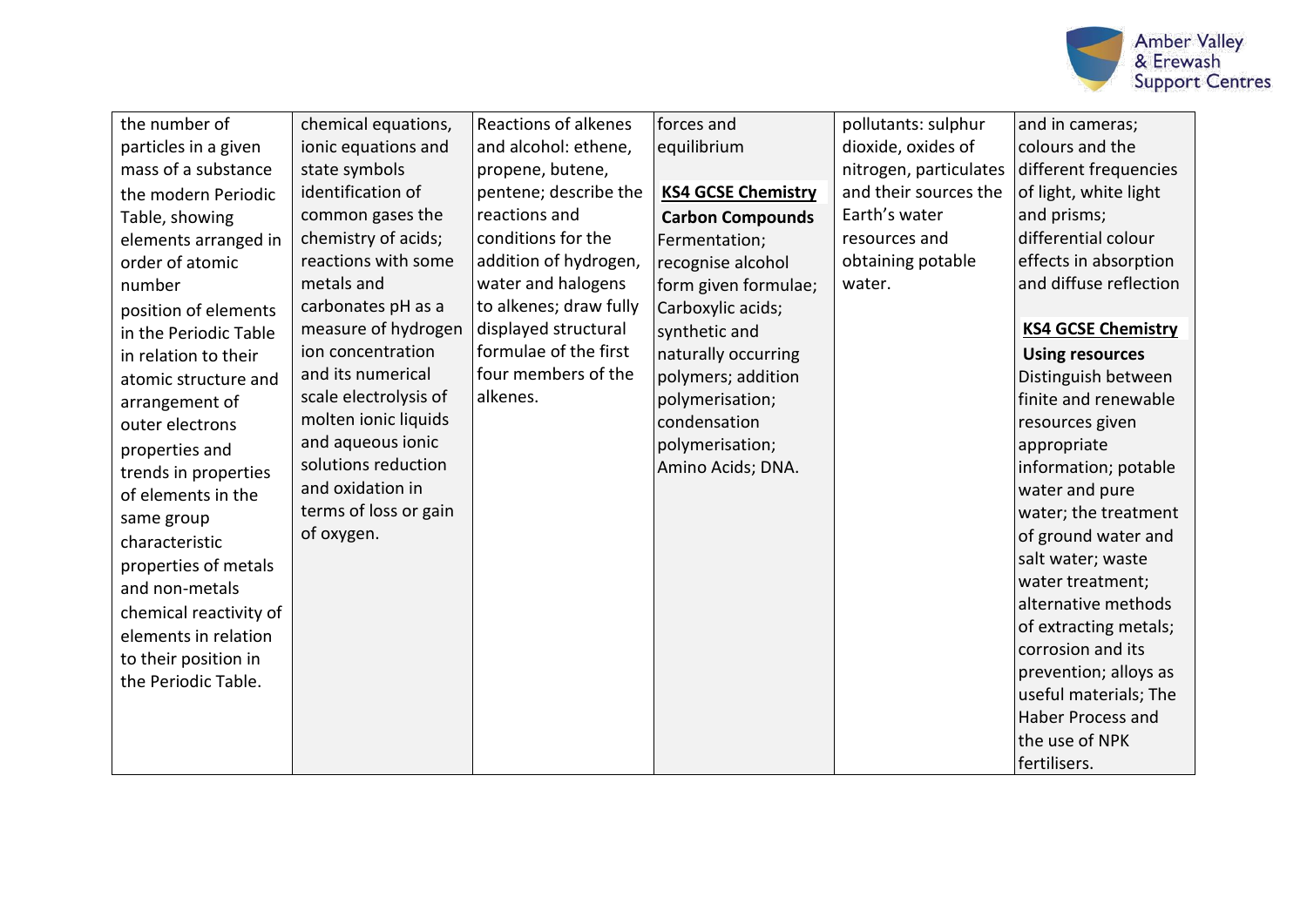

## **Half Termly Career Focus**

| Autumn 1                     | <b>Autumn 2</b>                 | Spring 1                | <b>Spring 2</b>                    | Summer 1                       | Summer 2 |
|------------------------------|---------------------------------|-------------------------|------------------------------------|--------------------------------|----------|
| KS3                          | KS3                             | KS3                     | KS3                                | KS3                            | KS3      |
| <b>Sports Massage</b><br>KS4 | Cytologist                      | Geologist               | <b>Bike Mechanic</b>               | Jeweller                       |          |
| Biochemist                   | KS4<br><b>Chemical Engineer</b> | KS4<br>Research chemist | KS4<br><b>Petroleum geologists</b> | KS4<br>Marine<br>biogeochemist | Optician |

## **Science GCSE Chemistry Long Term Plan 2021 - 2022**

| Autumn 1                                                      | <b>Autumn 2</b>                                                 | Spring 1                                                        | <b>Spring 2</b>                                | Summer 1                              | Summer 2               |
|---------------------------------------------------------------|-----------------------------------------------------------------|-----------------------------------------------------------------|------------------------------------------------|---------------------------------------|------------------------|
| Y10<br>Atomic structure and<br>the periodic table             | Y10<br>Atomic structure and<br>the periodic table<br><u>Y11</u> | Y10<br>Chemical changes<br>Carbon Compounds<br>Y11              | Y10<br>Carbon Compounds<br><u>Y11</u>          | Y10<br>Chemistry of the<br>atmosphere | Y10<br>Using resources |
| Y11<br>Bonding, structure,<br>and the properties of<br>matter | Bonding, structure<br>and the properties of<br>matter           | Energy changes and<br>the rate and extent<br>of chemical change | Chemical analysis<br>Quantitative<br>chemistry | Y11<br>Using resources                |                        |

## **Half Termly Career Focus**

| Autumn 1       | <b>Autumn 2</b>          | Spring 1           | <b>Spring 2</b>            | Summer 1                     | Summer 2                  |
|----------------|--------------------------|--------------------|----------------------------|------------------------------|---------------------------|
| Nanotechnology | <b>Chemical Engineer</b> | Fuel cell research | Petroleum                  | <b>Environmental Science</b> | <b>Environment Agency</b> |
| engineer       | Laboratory               | engineer           | geologists                 | <b>Analytical Chemist</b>    | <b>Hazardous waste</b>    |
| Biochemist     | technician               |                    | <b>Materials scientist</b> | Forensic science             | chemist                   |